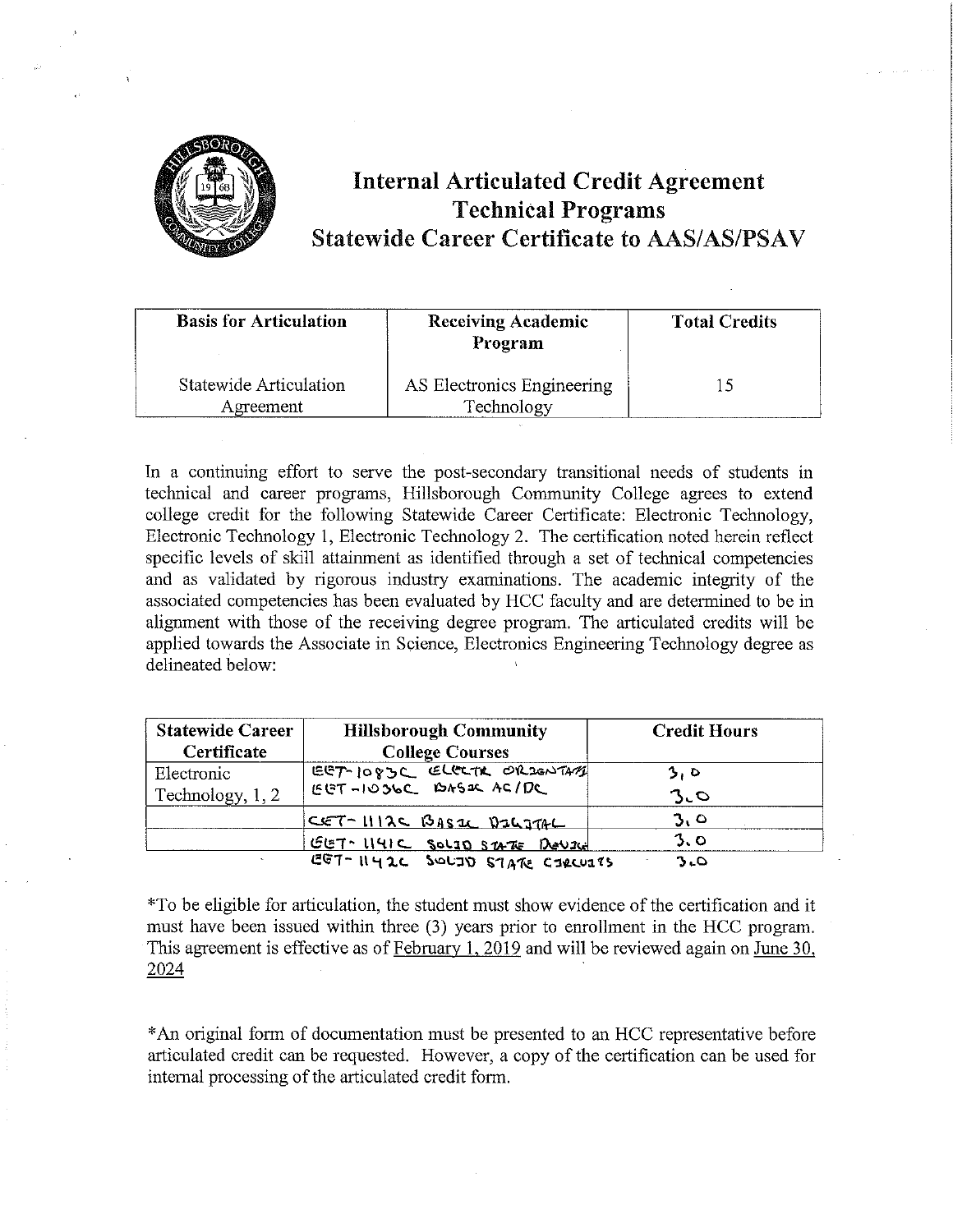# **HILLSBOROUGH COMMUNITY COLLEGE**

Tracy Barnes Department Chair, Electronics Engineering Technology

Date:

 $7.18.2019$ 

Barry Hubbard Dean

Date: *''4-18-19* 

Brian Mann Director, Associate in Science Programs

Date:

 $4 - 29 - 19$ Richard Senker

Interim Vice Président, Academic Affairs

Date:  $4/29/19$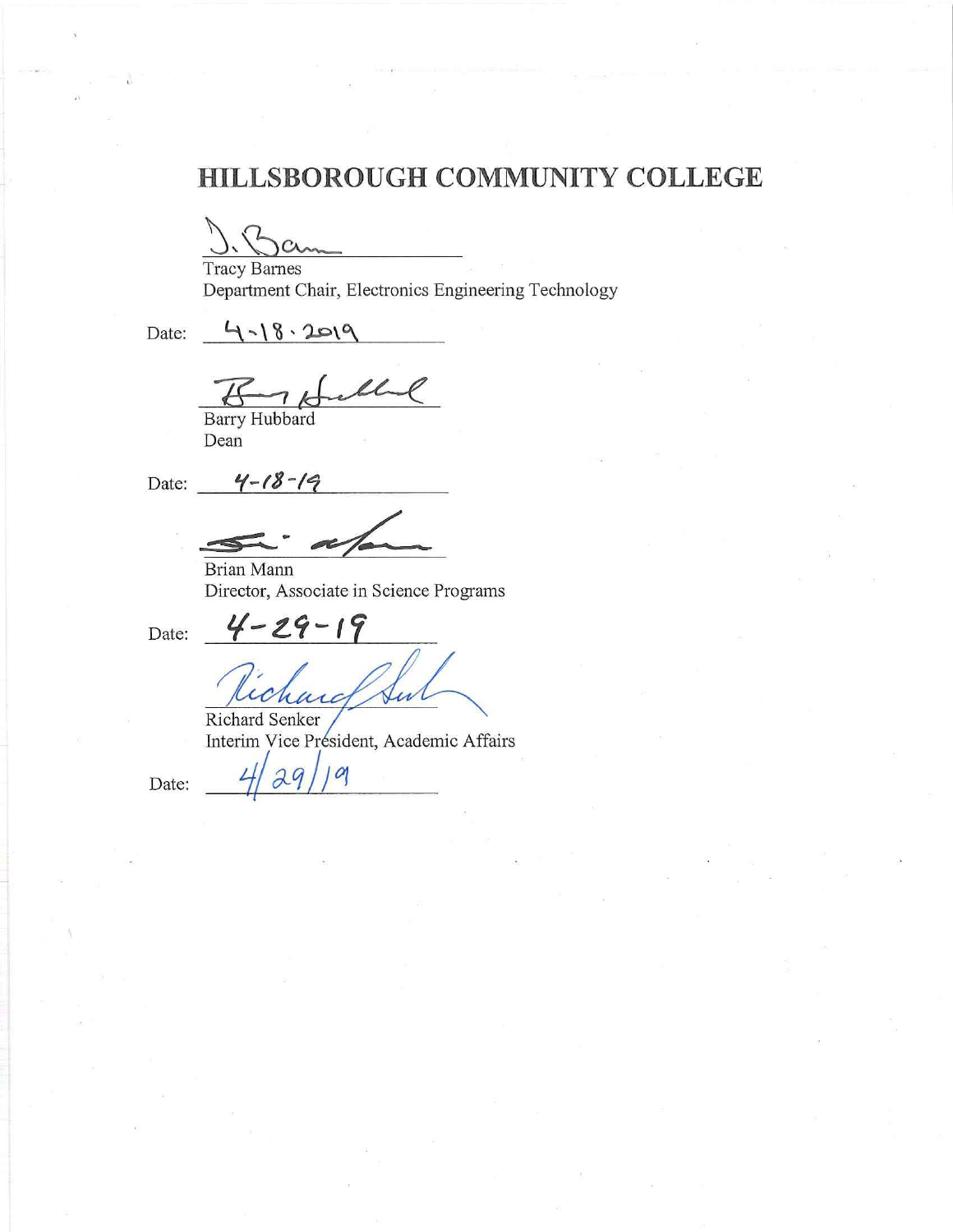#### **Florida Department of Education**

#### **Postsecondary Adult Vocational (PSAV) to AAS/AS Degree Articulation**

#### **Statewide Agreement Worksheet Summary**

PSAV Program Name: Electronic Technology Electronic Technology 1 Electronic Technology 2

PSAV CIP Number: 0615030300 0615030315 0615030316

 $\mathcal{V}_1$ 

PSAV Program Number: 1150303 J540100 J540200

AAS/AS Degree Name: Electronics Engineering Technology

AAS/AS CIP Number: 0615.030301/1615.030301

Admission Requirements: Students entering the Associate in Applied Science and or the Associate in Science Program in **Electronics Engineering Technology** must have a standard high school diploma or its equivalent, or a CPT Eligible Certificate of Completion. Students must meet the requirements of State Board Rule 6A-10.0315(3), FAC (College preparatory testing, placement, and instruction. --). Students earning scores less than those listed shall enroll in college preparatory communication and computation instruction.

Other admission requirements: None

Validation Mechanisms: Present an original certificate of completion in Electronics Technology. Also, present a portfolio (see attached) or present a certificate of certification from the International Society of Certified Electronics Technicians, or a NOCTI Certificate in Electronics Technology. Complete one electronics engineering technology program specific course not included as part of the courses being awarded credit with a grade of 'C' or better at the community college awarding the credit. Student must.enroll within three (3) years of completion of the PSAV program.

School district technical center and community college faculty committee met and agreed to propose that the **1400** clock hour program in **Electronic Technology OR** the **650** clock hour program in **Electronic Technology 1 AND** the **750** clock hour program in **Electronic Technology 2** shall articulate **fifteen (15)** college credit hours to the AAS/AS Degree in **Electronics Engineering Technology.** This agreement does not preclude but encourages the awarding of additional credits by any college through local agreements.

Community College: AAS/AS in Electronics Engineering Technology.

General Education . . . . . . . . . . . . . . . . . . . . . . . . . . . . . . . . . . . . . . . . . . . . . .. 15 credit hours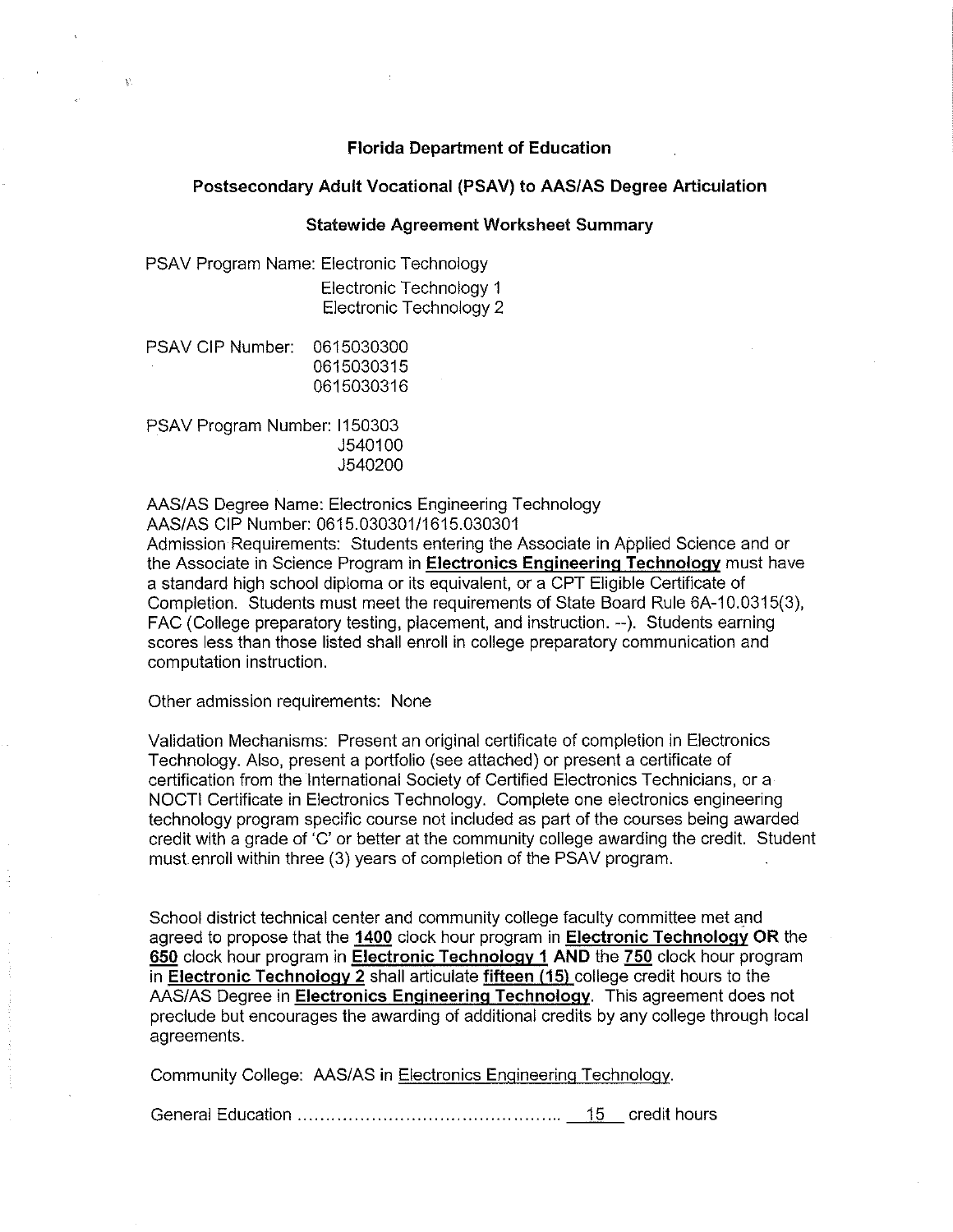Program Core/Electives ......................................... \_\_\_§}\_ credit hours

Total AAS/AS Degree Program ................................ \_\_\_\_§§\_credit hours

Will award course credits or a block of credit toward AAS/AS program for 15 hours of credit.